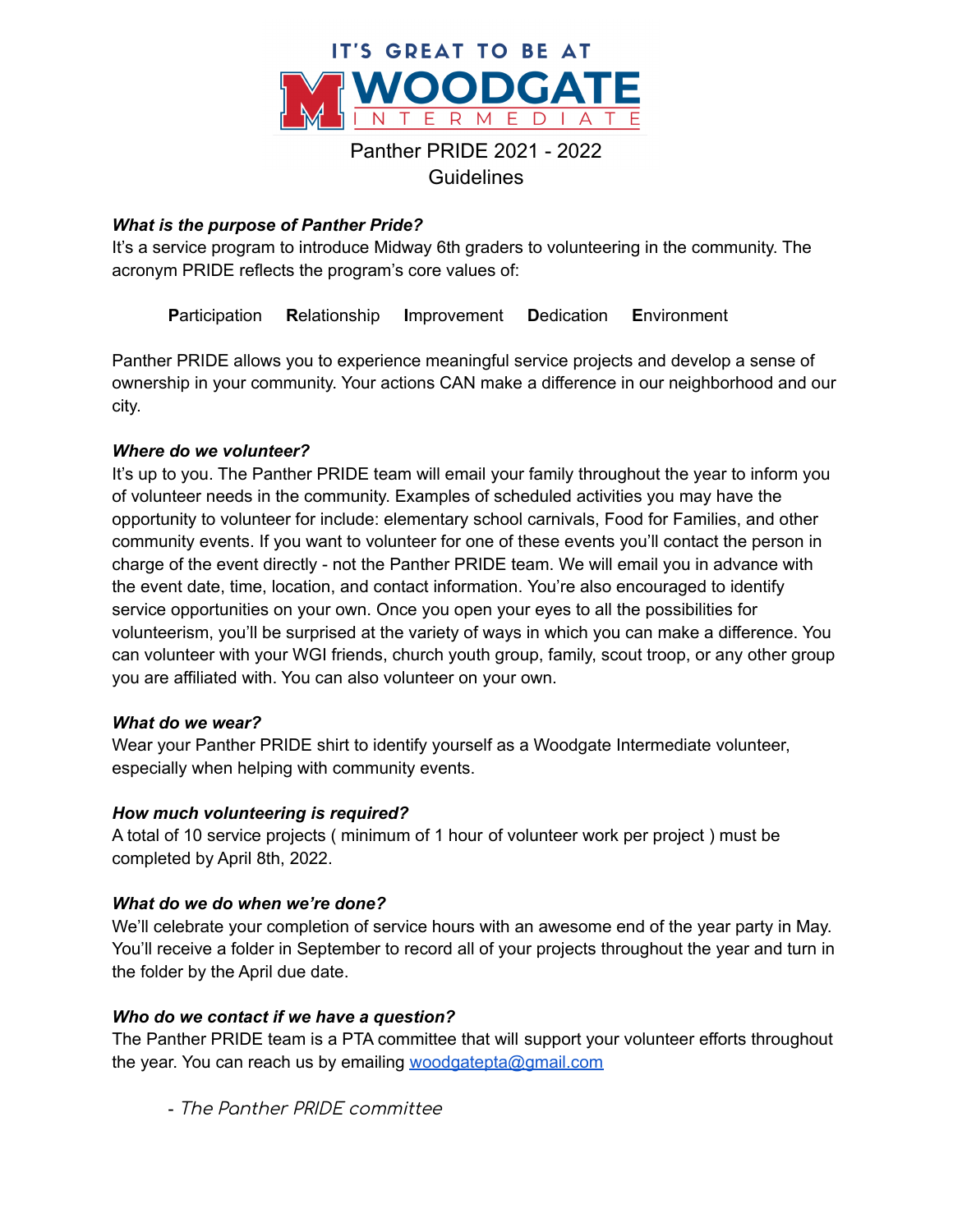# **Panther PRIDE 2021 - 2022 Service project examples**

**A total of 10 service projects ( minimum 1 hour per project ) must be completed by April 8th 2022.**

**Please obtain a signature from the adult in charge of the service project when completing each volunteer activity. If you want to do a project you identified on your own ( such as picking up trash and pulling weeds at the neighborhood park ) please have your parent or project leader sign to verify completion of work.**

**Below are just a few examples of service activities:**

**Donating clothes Volunteering for Food for Families Volunteering for Relay for Life Organizing a fundraiser for a worthy cause Make and deliver cards to nursing homes Christmas carol at nursing home Volunteer for Angel Tree Read or tutor a younger student Spend time with a senior citizen Help with painting or clean up at the local church, school, etc… Pull weeds or mow a lawn for someone who needs help. Volunteer to help at school carnivals and other events Volunteer with children at your local church Do Operation Christmas child Recycle at home for one month Pick up litter around a neighborhood or park Organize an Earth Day activity**